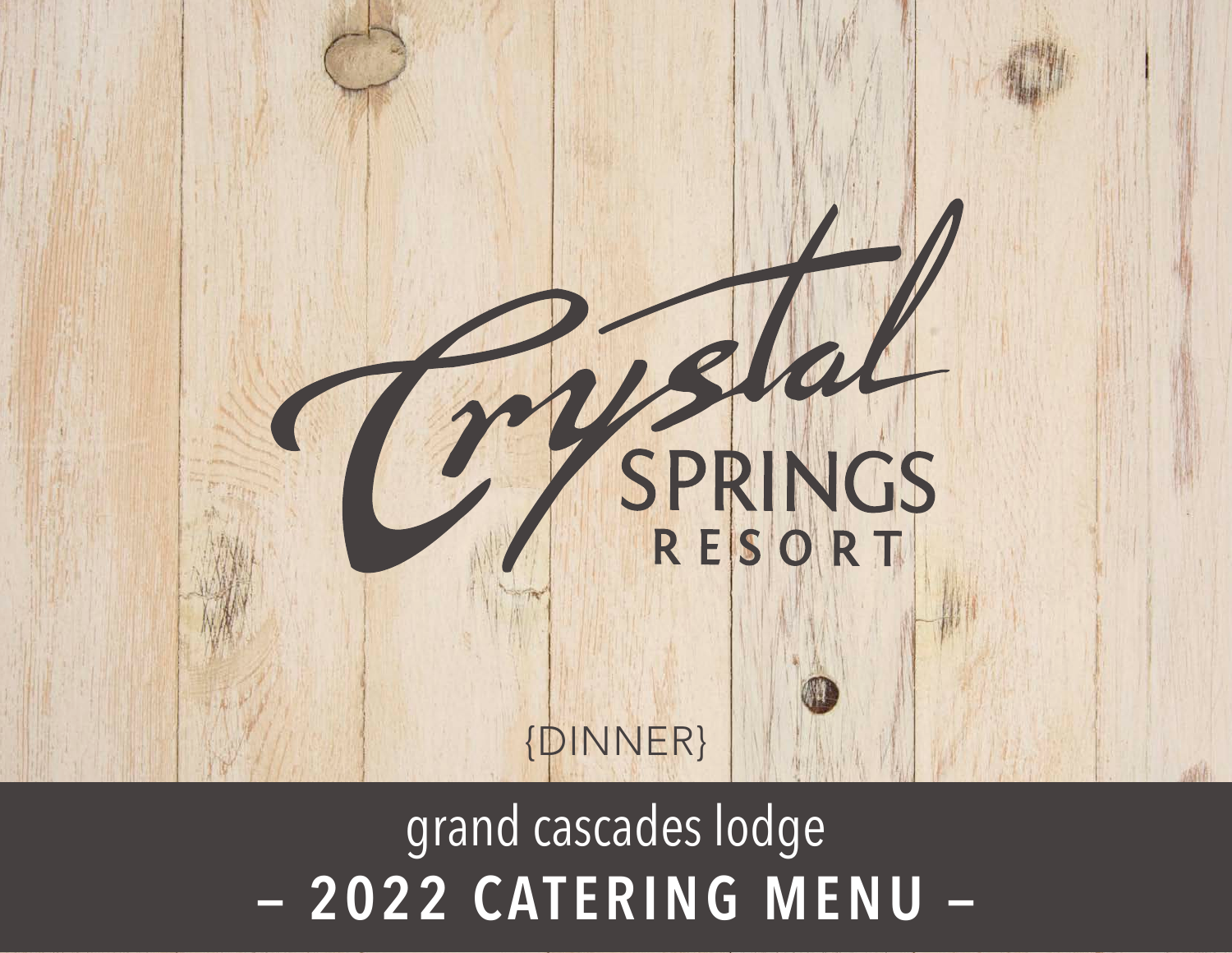

# **EAST COAST SEAFOOD FEAST \$54 Per**

**Person**

**OLD BAY SHRIMP BOIL** potatoes, chorizo, corn

**FRIED CATCH OF THE DAY** house tartar sauce, lemon

**CRAB-STUFFED LEMON SOLE** lemon & paprika sauce

**FRIED BUTTERMILK CHICKEN**

**WEDGE SALAD** blue cheese, bacon lardons

**RED BLISS POTATO SALAD** dill vinaigrette

**STEAMED WILD GRAIN RICE**

**BUTTERED BROCCOLINI**

**GRILLED HALF POINT PLEASANT LOBSTER {1 PER GUEST} \$12 Per Person** garlic butter {Chef to prepare & remove from shell}

#### **SWEETS**

**FRESH FRUIT COBBLER FUDGE CHOCOLATE BROWNIES**

# **ITALIAN AMERICAN** \$48 Per Person

**ORECCHIETTE PASTA** broccoli rabe, sausage, white bean

**BREADED CHICKEN CUTLET** tomato sauce, mozzarella

**RED SNAPPER** caper, artichoke, oreganata

**ROLLED EGGPLANT**  plum tomato sauce, mozzarella, basil

**BISTRO MEATBALLS** tomato sauce, basil

**SEASONAL GREEN VEGETABLES** toasted garlic, extra virgin olive oil

**RADICCHIO & ENDIVE SALAD** red onion, ricotta salata

**ROASTED GARLIC BREAD**

**SWEETS CANNOLI TIRAMISU**

> **TheCrystalSpringsResort.com | Sussex County, New Jersey | 2022** All menus are subject to change based on availablity and seasonality. Additional charge for substitutions and dietary requests may apply. Tax and service charges are not included.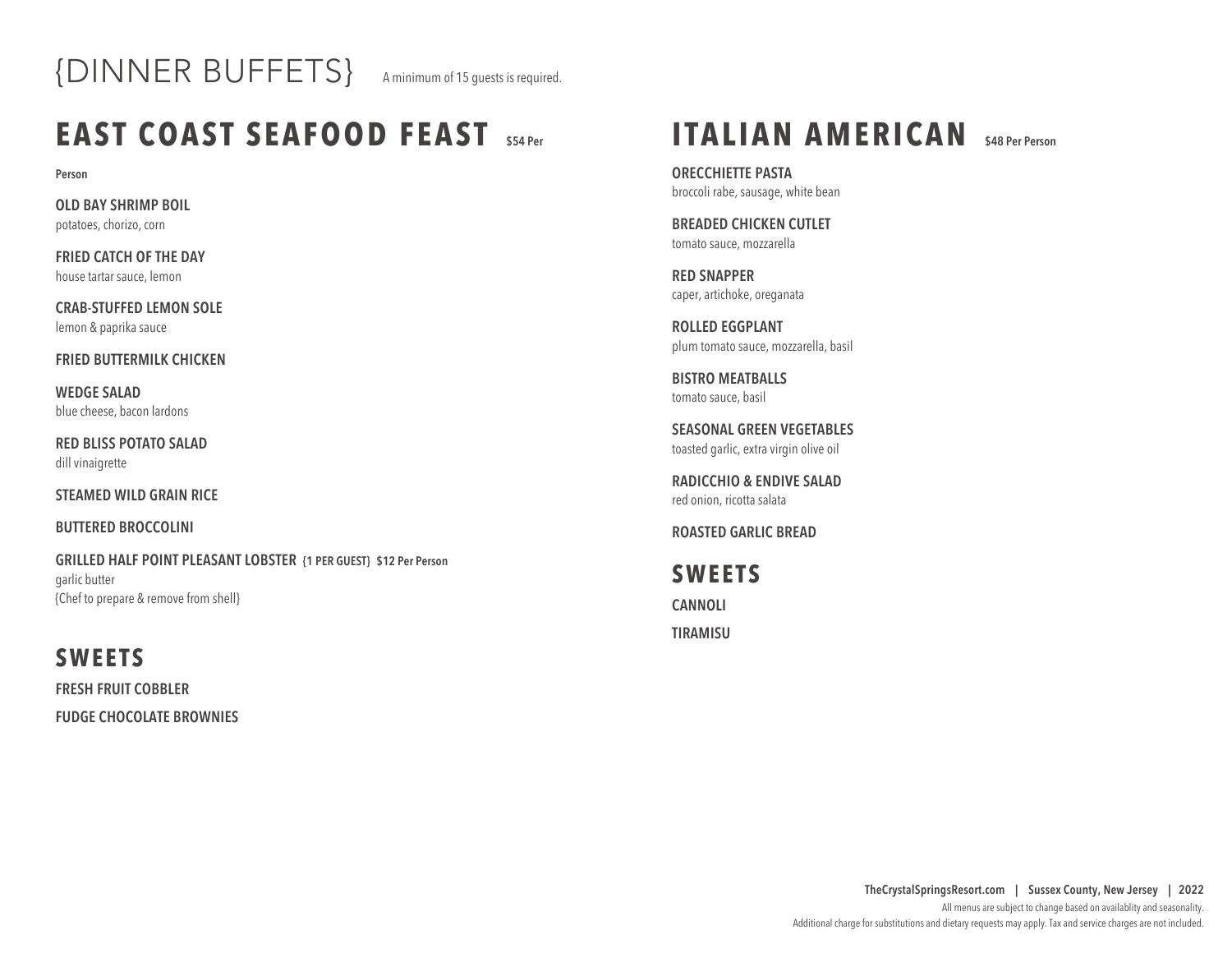# {DINNER BUFFETS} A minimum of 15 guests is required.

# **SUSSEX SMOKEHOUSE \$60 Per Person**

**JERK-SPICED CHICKEN**

**GENERAL TSO'S PORK SPARE RIBS**

**SPLIT-BACK SMOKED SHRIMP & GRITS**

**CHEFS GARDEN SMOKED BEEF BRISKET + \$9 Per Person**

**FIRE-ROASTED VEGETABLES** garlic butter

**SHAVED RED CABBAGE SLAW**

**SKILLET CORN BREAD** honey butter

**CHOPPED SALAD** egg, bacon, point reyes blue cheese

#### **SWEETS**

**FRESH FRUIT COBBLER TRIPLE CHOCOLATE FUDGE CAKE**

# **SEA & MOUNTAIN \$60 Per Person**

**ROASTED SPLIT-BACK SHRIMP**  fine herb & garlic butter

**BEEF FILET TIPS AU POIVRE**  roasted pearl onions

**CHOPPED MIXED LETTUCES**  ancient grains, mustard vinaigrette

**BRUSSELS SPROUTS**

**THREE CHEESE BAKED MACARONI**

**ROASTED GARLIC POTATOES**

#### **SWEETS**

**LEMON MERINGUE TARTS**

**BERRY CHEESECAKE SQUARES**

# **GREEN VALLEY FARM TOUR** \$56 Per Person

**HEIRLOOM TOMATO SALAD**

**NEW YORK TROUT ALMONDINE**

**SMOKED CHICKEN**  salsa verde

**BERKSHIRE PORK SHOULDER** mojo herb rub

**MARINATED BEEF SKIRT STEAK**

**ROASTED VEGETABLES**

**PINE ISLAND POTATOES**  sour cream, chives

**SWEETS PINEAPPLE UPSIDE DOWN CAKE COOKIES & BROWNIES**

> **TheCrystalSpringsResort.com | Sussex County, New Jersey | 2022** All menus are subject to change based on availablity and seasonality. Additional charge for substitutions and dietary requests may apply. Tax and service charges are not included.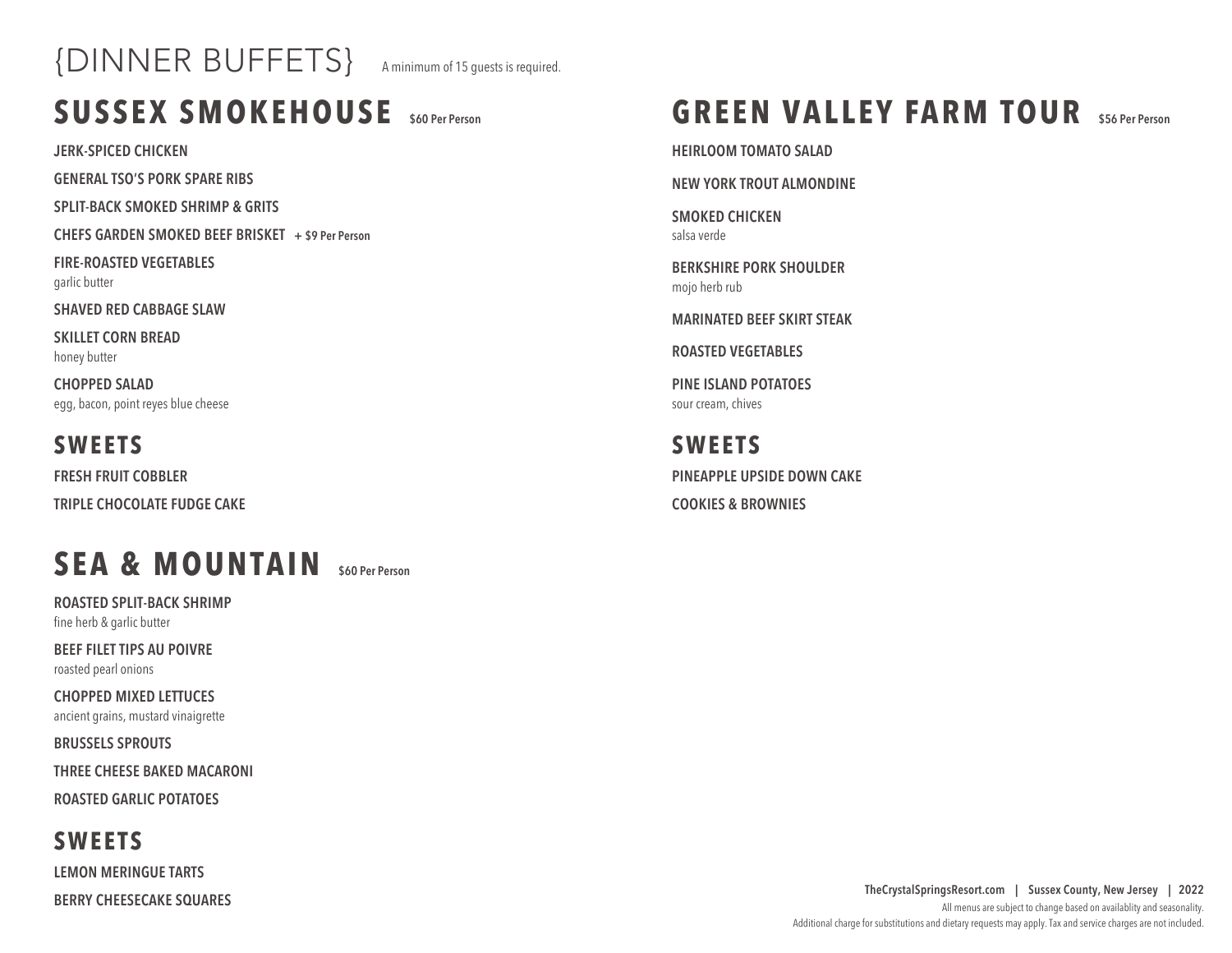$\{ {\sf PLATED}\ {\sf DINNER}\}$  A minimum of 15 guests is required. Pricing includes choice of 1 starter, 2 entrées and 1 dessert. Tableside choice of 3 entrée selection {+\$25 per person}. Dinners are served with an assortment of breads, freshly brewed coffee afficionado and herbal teas. Menus will be charged at higher price entrée for both selections.

# **STARTERS {CHOOSE ONE}**

**ROASTED CAULIFLOWER VELOUTE** truffle oil

**BURRATA SALAD**  heirloom tomatoes, fresh herb vinaigrette

**HEIRLOOM LETTUCE SALAD**  carrots, watermelon radish, champagne citrus vinaigrette

**WILD MUSHROOM TART** confit onions, parsley veloute

**PAN SEARED CRAB CAKE**  avocado, shaved fennel & citrus salad

**GRILLED OCTOPUS NIÇOISE {GF}** salad, anchovy, potato, haricot vert, saffron aioli

**BEEF CARPACCIO** shaved parmigiana, capers, shallot, herb vinaigrette

# **ENTRÉES {CHOOSE TWO}**

**ROASTED BUTTERNUT RAVIOLO \$65 Per Person** ricotta, crispy sage

**GRILLED CAULIFLOWER STEAK \$60 Per Person** mushroom fricassee, chimichurri

**SEAFOOD EN BRODO \$82 Per Person** halibut, littleneck clams, mussels, spicy tomato broth

**SEARED ATLANTIC SALMON \$70 Per Person** potato, haricot vert, artichoke, lemon hollandaise

**ROASTED CHICKEN BREAST ROULADE \$70 Per Person** seasonal succotash, prosciutto, sage jus

# **ENTRÉES {CONTINUED}**

**BRAISED BEEF PAPPARDELLE \$68 Per Person** shallots, mushroom, stroganoff

**BRAISED SHORT RIBS \$90 Per Person** celery root purée, cipollini onions

**SLOW COOKED LAMB SHANK \$85 Per Person** creamy polenta, roasted jus, herb gremoulata

**4 OZ PETITE FILET & NEW JERSEY LOBSTER \$105 Per Person** roasted garlic potato purée, tarragon herb beurre blanc, beef jus

# SWEETS **{CHOOSE ONE}**

**FRESH FRUIT OF THE SEASON** chantilly cream

**LEMON TART** 

**NEW YORK STYLE CHEESECAKE** roasted fruit compote

**TIRAMASU**

**ESPRESSO POT DE CRÈME**

**CITRUS PANNA COTTA**

**FLOURLESS CHOCOLATE CAKE** berries, cream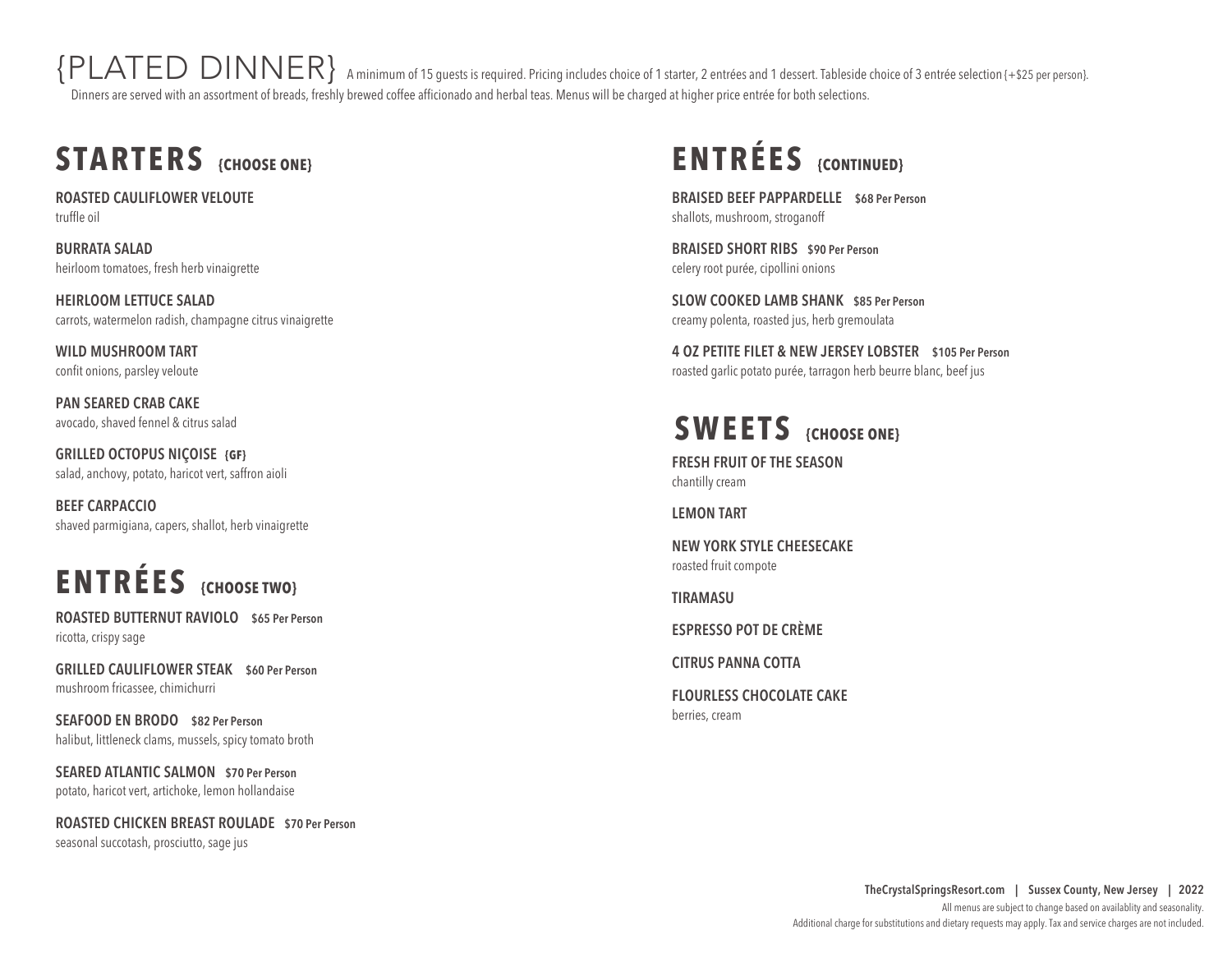# {FAMILY STYLE DINNER} A minimum of 15 guests is required. Pricing includes choice of 1 starter, 2 entrées, 2 sides and chef selection dessert.

Tableside choice of 3 entrée selection {+\$25 per person}. Dinners are served with an assortment of breads, freshly brewed coffee afficionado and herbal teas. Menus will be charged at higher price entrée for both selections

# **STARTERS {CHOOSE ONE}**

**SEASONAL VEGETABLES** heirloom carrot, leek, brussel sprouts, herb vinaigrette

**SESAME CRUSTED TUNA TATAKI** cucumber, avocado & radish salad

**CRUDO** market fish, yuzu vinaigrette, herbs from the garden, sea salt

**KALE CAESAR** spanish white anchovy, toasted sourdough, parmesan

**BIBB LETTUCE SALAD** gorgonzola, roasted grapes, walnuts

**HERB & TOMATO** buffalo mozzarella, opal basil, aged balsamic, extra virgin olive oil

**GREEN FARMERS MARKET** market hummus, breakfast radishes, cucumber

**BEEF CARPACCIO** capers, shaved parmesan, shallot & herb vinaigrette

# **ENTRÉES {CHOOSE TWO}**

**ORGANIC SALMON \$70 Per Person** roasted artichoke, lemon sauce

**CHILI SHRIMP NOODLES \$76 Per Person** scallions, hoisin sauce

**HALIBUT \$63 Per Person** cauliflower purée, roasted mushrooms

**SUNDAY SAUCE RAGU \$53 Per Person** pappardelle, pecorino romano

**ROASTED LEG OF LAMB \$82 Per Person** preserved lemon, piquillo pepper

**BRAISED SHORT RIB OF BEEF \$90 Per Person** creamy polenta, caramelized cipollini onions

#### **SIDES {CHOOSE TWO}**

**WARM COUSCOUS SALAD** golden raisins, almonds, fine herbs

**WILD RICE & QUINOA** cranberries

**ROASTED ROOT VEGETABLES** sage butter, toasted pine nuts

**HERB FINGERLING POTATO** parmesan butter

**MUSHROOM FRICASSEE**

**ROASTED SEASONAL SQUASH**

**GRILLED ASPARAGUS** garlic butter

**CREAM OF SPINACH** mornay sauce

**THREE CHEESE BAKED MACARONI**

**CHARRED CORN** espelette pepper

**SWEETS CHEFS SELECTION OF MINI DESSERTS**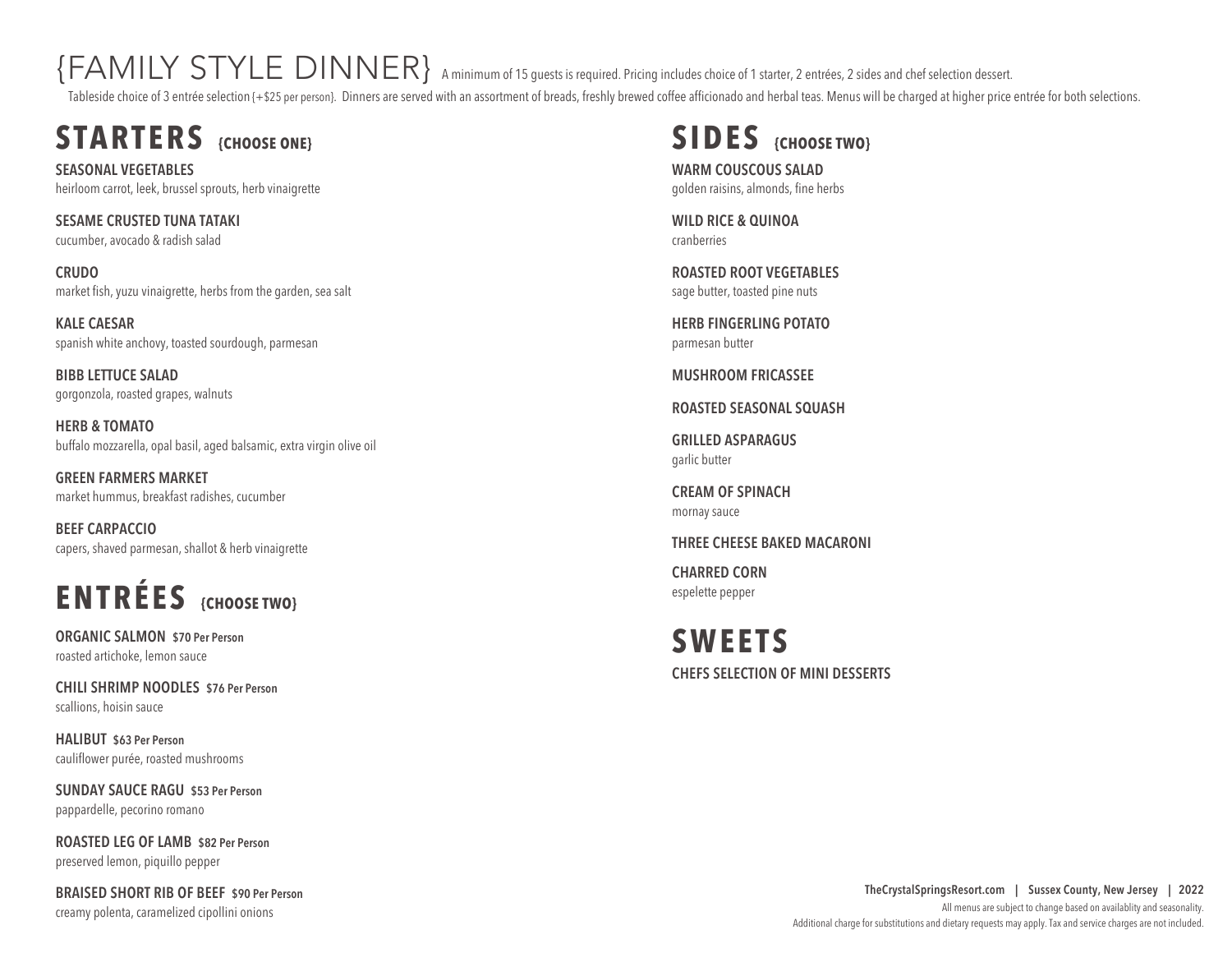# {PASSED CANAP ÉS}

### **MEAT**

**TINY CHEESEBURGERS** smoked ketchup, lettuce, pickle

**CHICKEN SATAY** roasted peanut sauce

**SMOKED BRISKET** red cabbage slaw, buttery cornbread

**MINI BEEF WELLINGTON** mushroom duxelle

**LAMB KOFTA** preserved lemon yogurt, eggplant chip

**BABY LAMB CHOP** fresh oregano

**MINI FRANKS** dijon, flakey croissant dough

#### **PROSCIUTTO & FRESH MELON**

**MOJO PULLED PORK TACO** pickled shallot

# **SEAFOOD**

**FRESHLY SHUCKED EAST & WEST COAST OYSTERS**

**BLISTERED RED SCARLET SHRIMP COCKTAIL**

**MINI BLACKENED FISH TACO** chipotle aioli

**SALMON-TUNA TARTAR CORNETS** yuzu & sesame vinaigrette

**COCONUT SHRIMP** thai chili sweet & sour

**MINI CRAB CAKES** tarragon aioli

# **SEAFOOD {CONTINUED}**

**POTATO LATKE** crème fra Îche, osettra caviar

**SMOKED SALMON** horseradish crème, crispy potato chip

**MINI LOBSTER ROLLS** butter, chives

# **VEGETARIAN**

**POTTED CRUDITÉ** green goddess, edible soil

**GRILLED SOURDOUGH TOASTS** brie, rosemary honey, fresh blackberry or fig

**VEGETABLE QUICHE** leeks, confit potatoes, goat cheese

**COMPRESSED WATERMELON** sheep's milk feta, micro arugula

**BEET-PICKLED DEVILED EGGS**

**WILD MUSHROOM & FONTINA ARANCINI** romesco sauce

**GOLDEN BEET TARTAR**

**VEGETARIAN SUSHI ROLLS**

**ZUCCHINI & MINT FRITTER** za'atar yogurt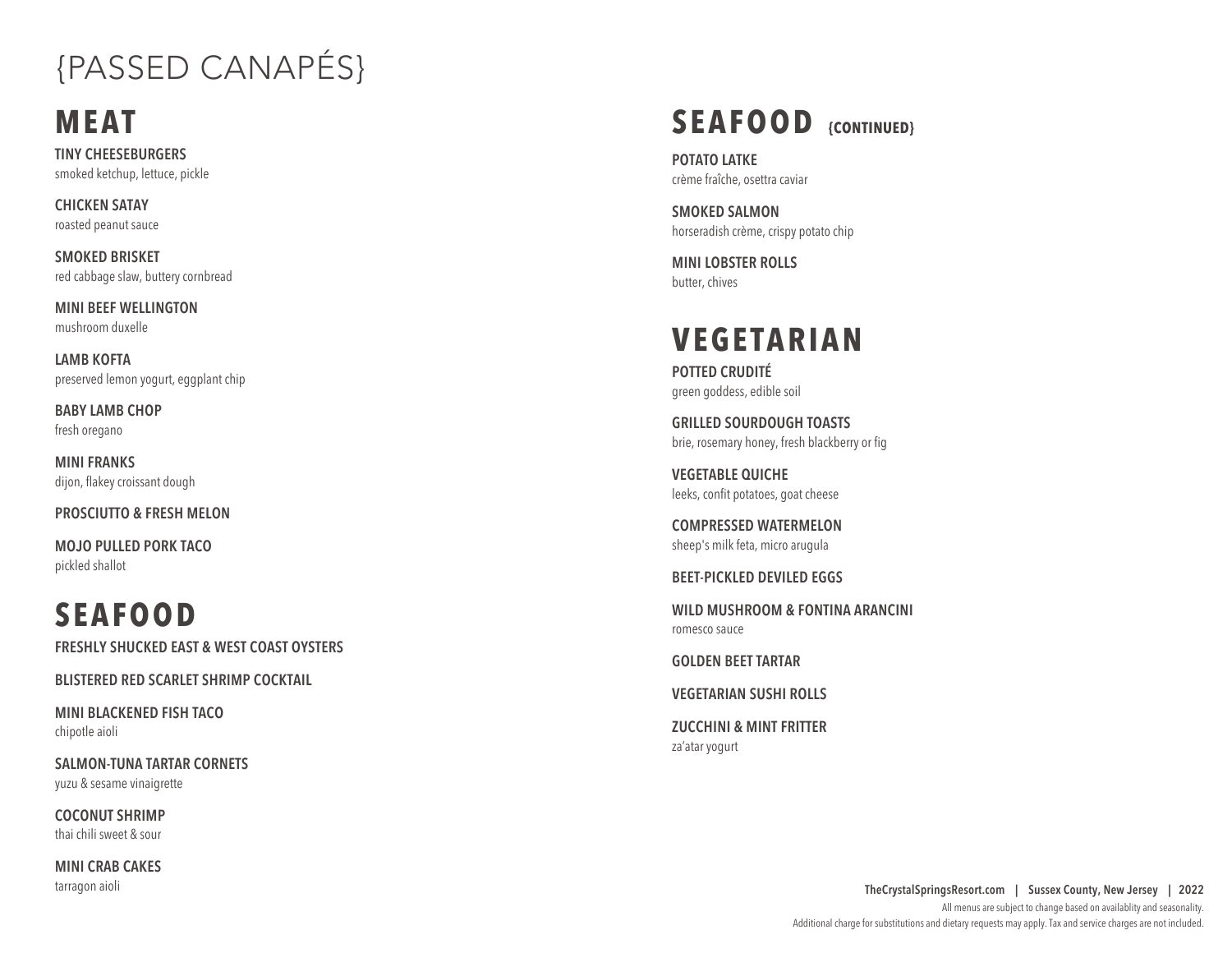# {COCKTAIL HOUR STATIONS}

**ANTIPASTO \$12 Per Person**

**CURATED DOMESTIC & IMPORTED CHEESES**

**SUSTAINABLE CURED MEATS**

**CROSTINI & GRISSINI**

**HOUSE PICKLED VEGETABLES**

**VEGETABLE PRESERVES**

**MUSTARDS & MARINATED OLIVES**

**MEZZE PLATTER** assorted dips, raw & grilled vegetables

**++ PAIR WITH A GLASS OF BUBBLES**

**RAW BAR \$29 Per Person** Includes — mini tabasco bottles, lemon wedges, cocktail sauce, shallot vinaigrette, aioli **FRESHLY SHUCKED EAST AND WEST COAST OYSTERS**

**LONG ISLAND CLAMS ON THE HALF SHELL**

**JUMBO PEELED SHRIMP**

**SCALLOP CEVICHE**

**++ PAIR WITH OYSTER SHOOTERS**

# **GARDEN STATE ITALIAN \$12 Per Person**

**BISTRO MEATBALLS** tomato, garlic, basil

**RIGATONI** tomato rosemary sugo, eggplant, mozzarella

**ORECCHIETTE**  broccoli rabe, sausage, white bean

**BREADED CHICKEN CUTLET SLIDERS** tomato, mozzarella

**++ PAIR WITH NEGRONI**

# **WOK STATION \$14 Per Person**

**SZECHUAN BEEF & BROCCOLI**

**SWEET & SOUR CHICKEN** fire roasted peppers, onions, pineapple

**BABY SHRIMP LO MEIN**

**VEGETABLE FRIED RICE**

**PORK & VEGETABLE EGG ROLLS** hot mustard, duck sauce

**BABY BOK CHOY**  oyster sauce, garlic

**++ CUSTOMIZED FORTUNE COOKIES**

**SLIDER STATION \$16 Per Person** Includes — sliced cheeses, pickles, lettuce, tomato, onion & all the works! **HAND-FORMED ANGUS BEEF BURGERS MOJO PULLED PORK GARDEN VEGETABLE BURGERS CRISPY ONION RINGS POTATO CROQUETTES**